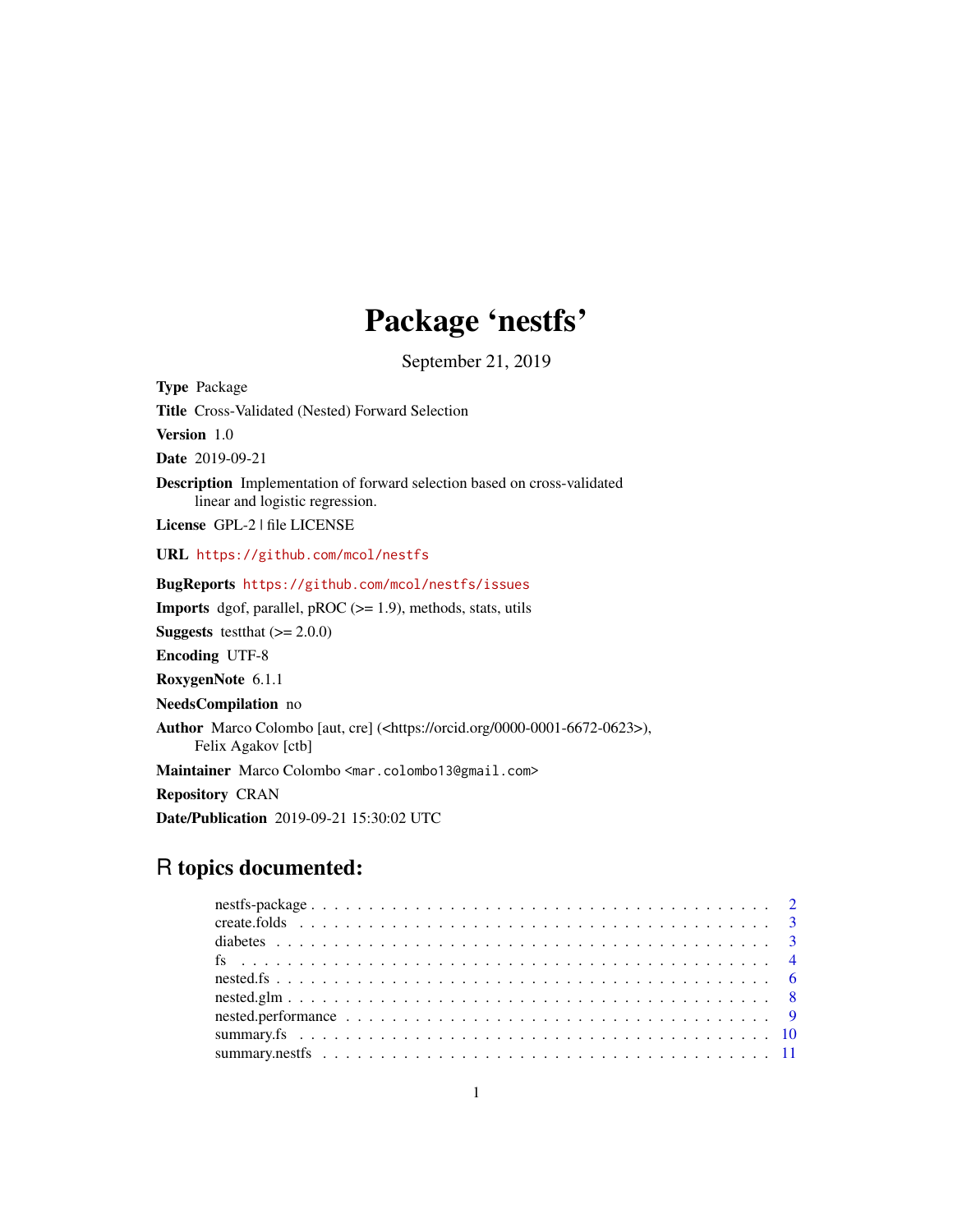#### <span id="page-1-0"></span>**Index** [12](#page-11-0)

#### **Description**

This package provides an implementation of forward selection based on linear and logistic regression which adopts cross-validation as a core component of the selection procedure.

#### Details

The engine of the package is  $fs()$ , whose aim is to select a set of variables out of those available in the dataset. The selection of variables can be done according to two main different criteria: by paired-test p-value or by largest decrease in validation log-likelihood. A combined criteria is also available.

The role of [nested.fs\(\)](#page-5-1) is to allow the evaluation of the selection method by providing an unbiased estimate of the performance of the selected variables on withdrawn data.

Forward selection is an inherently slow approach, as for each variable a model needs to be fitted. In our implementation, this issue is further aggravated by the fact that an inner cross-validation happens at each iteration, with the aim of guiding the selection towards variables that have better generalization properties.

The code is parallelized over the inner folds, thanks to the **parallel** package. User time therefore depends on the number of available cores, but there is no advantage in using more cores than inner folds. The number of cores assigned to computations must be registered before starting by setting the "mc.cores" option.

The main advantage of forward selection is that it provides an immediately interpretable model, and the panel of variables obtained is in some sense the least redundant one, particularly if the number of variables to choose from is not too large (in our experience, up to about 30-40 variables).

However, when the number of variables is much larger than that, forward selection, besides being unbearably slow, may be more subject to overfitting, which is in the nature of its greedy-like design. These undesirable effects can be somewhat remedied by applying some filtering (see "num. filter" argument to [fs\(\)](#page-3-1), thus reducing the number or variables entering the selection phase.

#### Author(s)

Marco Colombo <mar.colombo13@gmail.com>

#### See Also

Useful links:

- <https://github.com/mcol/nestfs>
- Report bugs at <https://github.com/mcol/nestfs/issues>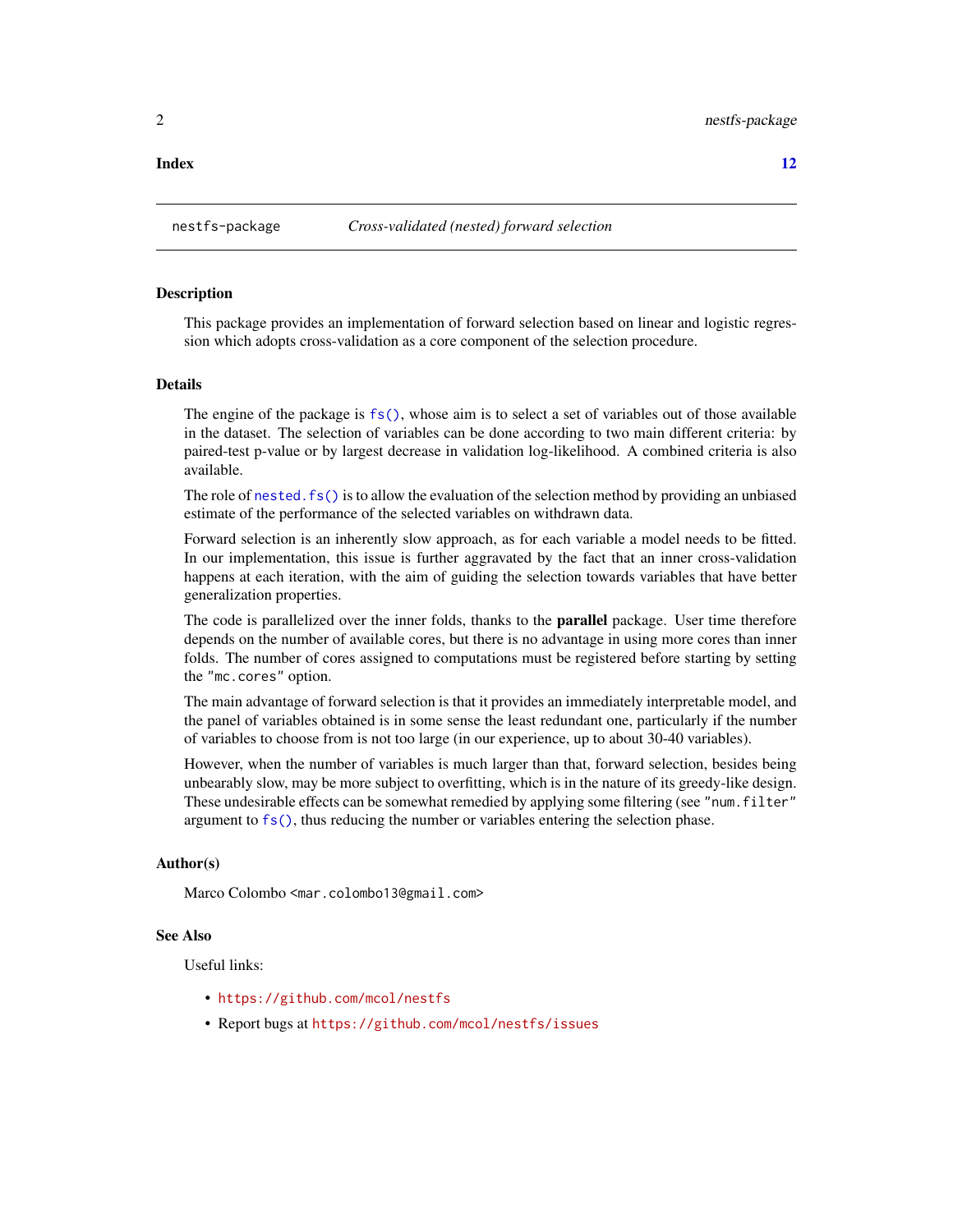<span id="page-2-0"></span>

Create a list of indices corresponding to cross-validation folds.

#### Usage

create.folds(num.folds, num.rows, seed = NULL)

#### Arguments

| num.folds | Number of folds to be created.                                                                                                                                                                     |
|-----------|----------------------------------------------------------------------------------------------------------------------------------------------------------------------------------------------------|
| num.rows  | Number of observations in the dataset.                                                                                                                                                             |
| seed      | Seed of the random number generator. If NULL, the folds generated will be dif-<br>ferent at each invocation; for reproducibility of results, it is recommended to set<br>this to a specific value. |

#### Value

A list of length num.folds containing the indices of the observations to be withdrawn for validation in each fold.

#### Note

Note that the number of observations withdrawn in each fold may not be exactly the same if num.folds is not an integer divisor of num.rows.

#### Examples

all.folds <- create.folds(50, 307, 0)

diabetes *Diabetes data with interaction terms*

#### Description

The dataset consists of observations on 442 individuals for which a quantitative measure of diabetes progression is recorded in variable Y. Predictors include 10 baseline measurements, 45 interactions and 9 quadratic terms, for a total of 64 variables for each individual. All predictors have been standardized by subtracting the mean and then dividing by the standard deviation.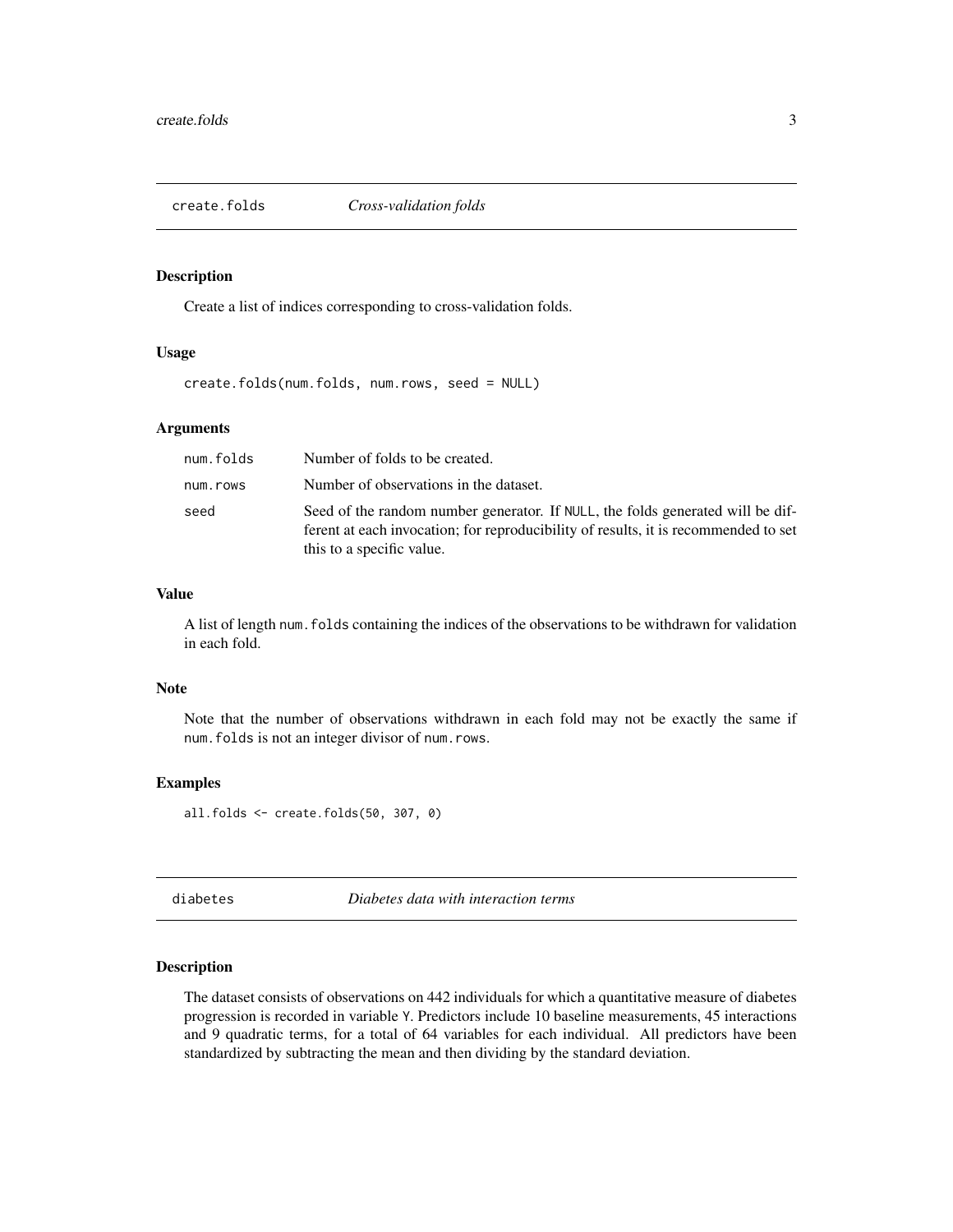#### <span id="page-3-0"></span>Source

B. Efron, T. Hastie, I. Johnstone and R. Tibshirani (2004), Least angle regression, *The Annals of Statistics*, 32 (2), 407-499. <https://doi.org/10.1214/009053604000000067>

The original dataset is available from [https://www.stanford.edu/~hastie/Papers/LARS/data6](https://www.stanford.edu/~hastie/Papers/LARS/data64.txt)4. [txt](https://www.stanford.edu/~hastie/Papers/LARS/data64.txt)

#### Examples

data(diabetes, package="nestfs")

<span id="page-3-1"></span>fs *Cross-validated forward selection*

#### Description

Run forward selection starting from a baseline model. As it uses all observations in the data dataframe, it is not possible to produce unbiased estimates of the predictive performance of the panel selected (use [nested.fs\(\)](#page-5-1) for that purpose).

#### Usage

```
fs(formula, data, family, choose.from = NULL, test = c("t","wilcoxon"), num.inner.folds = 30, max.iters = 10,
 min.llk.diff = 2, max.pval = 0.5, sel.crit = c("paired.test","total.loglik", "both"), num.filter = 0, filter.ignore = NULL,
 seed = 50, verbose = TRUE)
```
forward.selection(x, y, init.model, family, ...)

#### Arguments

| formula         | An object of class formula (or one that can be coerced to that class) that de-<br>scribes the baseline model to be fitted.                                                                       |
|-----------------|--------------------------------------------------------------------------------------------------------------------------------------------------------------------------------------------------|
| data            | Data frame or matrix containing outcome variable and predictors.                                                                                                                                 |
| family          | Type of model fitted: either gaussian() for linear regression or binomial() for<br>logistic regression. This can be specified also as a function name (gaussian) or<br>as a string ("gaussian"). |
| choose.from     | Indices or variable names over which the selection should be performed. If NULL<br>(default), all variables in x that are not in init. model are considered.                                     |
| test            | Type of statistical paired test to use (ignored if sel.crit="total.loglik").                                                                                                                     |
| num.inner.folds |                                                                                                                                                                                                  |
|                 | Number of folds in the inner cross-validation. It must be at least 5 (default: 30).                                                                                                              |
| max.iters       | Maximum number of iterations (default: 10).                                                                                                                                                      |
| min.llk.diff    | Minimum improvement in log-likelihood required before selection is terminated<br>(default: 2).                                                                                                   |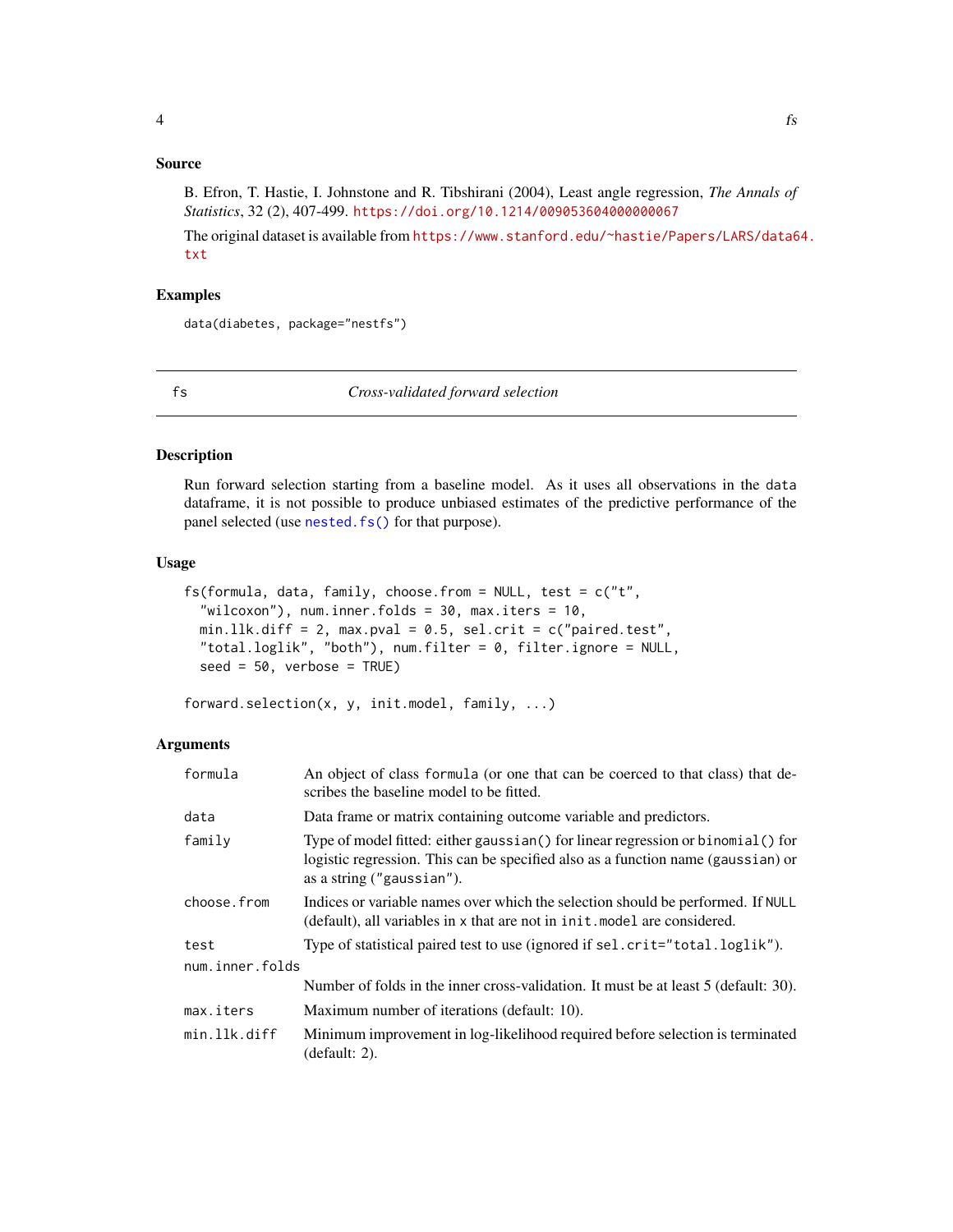| Selection criterion: "paired.test" chooses the variable with smallest p-value<br>sel.crit<br>using the paired test specified by test (see Details), as long as this is smaller<br>than max.pval; "total.loglik" picks the variable that gives the largest in-<br>crease in log-likelihood; "both" attempts to combine both previous criteria,<br>choosing the variable that produces the largest increase in log-likelihood only<br>among the best 5 variables ranked according to the paired-test p-value.<br>Number of variables to be retained by the univariate association filter (see De-<br>num.filter<br>tails), which can only be enabled if family=binomial(). Variables listed in<br>init. model are never filtered. If set to 0 (default), the filter is disabled.<br>filter.ignore<br>Vector of variable names that should not be pruned by the univariate association<br>filter so that they are always allowed to be selected (ignored if num. filter=0).<br>Seed of the random number generator for the inner folds.<br>seed<br>Whether the variable chosen at each iteration should be printed out (default:<br>verbose<br>TRUE).<br>Dataframe of predictors: this should include all variables in the initial set and<br>X<br>the variables that are allowed to enter the selected panel.<br>Outcome variable. If family=binomial, it can only contain two classes of val-<br>у<br>ues that can be coerced to 0-1.<br>Either a formula or a vector of names of the initial set of variables that define<br>init.model<br>the model from which the forward selection should start.<br>Further arguments to fs.<br>$\cdots$ | max.pval | Interrupt the selection when the best achievable p-value exceeds this threshold<br>(default: 0.5). |
|---------------------------------------------------------------------------------------------------------------------------------------------------------------------------------------------------------------------------------------------------------------------------------------------------------------------------------------------------------------------------------------------------------------------------------------------------------------------------------------------------------------------------------------------------------------------------------------------------------------------------------------------------------------------------------------------------------------------------------------------------------------------------------------------------------------------------------------------------------------------------------------------------------------------------------------------------------------------------------------------------------------------------------------------------------------------------------------------------------------------------------------------------------------------------------------------------------------------------------------------------------------------------------------------------------------------------------------------------------------------------------------------------------------------------------------------------------------------------------------------------------------------------------------------------------------------------------------------------------------------------------------------|----------|----------------------------------------------------------------------------------------------------|
|                                                                                                                                                                                                                                                                                                                                                                                                                                                                                                                                                                                                                                                                                                                                                                                                                                                                                                                                                                                                                                                                                                                                                                                                                                                                                                                                                                                                                                                                                                                                                                                                                                             |          |                                                                                                    |
|                                                                                                                                                                                                                                                                                                                                                                                                                                                                                                                                                                                                                                                                                                                                                                                                                                                                                                                                                                                                                                                                                                                                                                                                                                                                                                                                                                                                                                                                                                                                                                                                                                             |          |                                                                                                    |
|                                                                                                                                                                                                                                                                                                                                                                                                                                                                                                                                                                                                                                                                                                                                                                                                                                                                                                                                                                                                                                                                                                                                                                                                                                                                                                                                                                                                                                                                                                                                                                                                                                             |          |                                                                                                    |
|                                                                                                                                                                                                                                                                                                                                                                                                                                                                                                                                                                                                                                                                                                                                                                                                                                                                                                                                                                                                                                                                                                                                                                                                                                                                                                                                                                                                                                                                                                                                                                                                                                             |          |                                                                                                    |
|                                                                                                                                                                                                                                                                                                                                                                                                                                                                                                                                                                                                                                                                                                                                                                                                                                                                                                                                                                                                                                                                                                                                                                                                                                                                                                                                                                                                                                                                                                                                                                                                                                             |          |                                                                                                    |
|                                                                                                                                                                                                                                                                                                                                                                                                                                                                                                                                                                                                                                                                                                                                                                                                                                                                                                                                                                                                                                                                                                                                                                                                                                                                                                                                                                                                                                                                                                                                                                                                                                             |          |                                                                                                    |
|                                                                                                                                                                                                                                                                                                                                                                                                                                                                                                                                                                                                                                                                                                                                                                                                                                                                                                                                                                                                                                                                                                                                                                                                                                                                                                                                                                                                                                                                                                                                                                                                                                             |          |                                                                                                    |
|                                                                                                                                                                                                                                                                                                                                                                                                                                                                                                                                                                                                                                                                                                                                                                                                                                                                                                                                                                                                                                                                                                                                                                                                                                                                                                                                                                                                                                                                                                                                                                                                                                             |          |                                                                                                    |
|                                                                                                                                                                                                                                                                                                                                                                                                                                                                                                                                                                                                                                                                                                                                                                                                                                                                                                                                                                                                                                                                                                                                                                                                                                                                                                                                                                                                                                                                                                                                                                                                                                             |          |                                                                                                    |

#### Details

At each iteration, this function runs cross-validation to choose which variable enters the final panel by fitting the current model augmented by each remaining variable considered one at a time.

By default variables are selected according to the paired.test criterion. At each iteration, the sampling distribution of differences in validation log-likelihood obtained across all inner crossvalidation folds of the models with and without each additional variable are tested against the null hypothesis of zero mean (with the alternative hypothesis being that the model with the additional variable is better). The test is paired according to the inner folds. Although the training folds are not independent, the p-value from this test approximates the probability that including the marker will not decrease the validation log-likelihood (approximate false discovery rate).

In the case of a binary outcome when very large number of predictors is available, it may be convenient to apply a univariate association filter. If num.filter is set to a positive value, then all available predictors (excluding those whose name is matched by filter.ignore) are tested for univariate association with the outcome, and only the first num.filter enter the selection phase, while the others are filtered out. This is done on the training part of all inner folds. Filtering can enhance the performance of forward selection when the number of available variables exceeds about 30-40.

forward.selection provides the legacy interface used up to version 0.9.2. It is considered discontinued, and in the future it will be deprecated and eventually removed.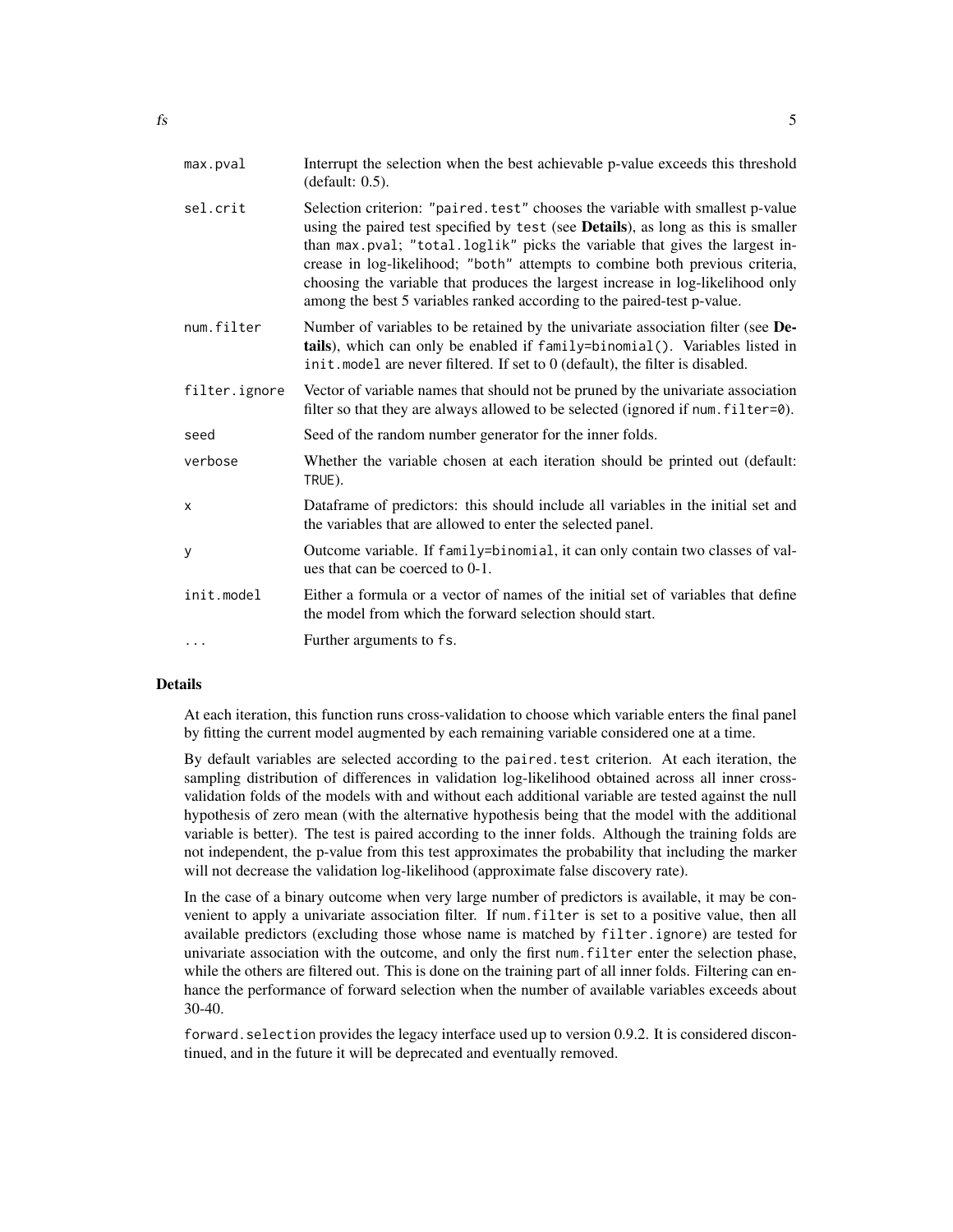<span id="page-5-0"></span>An object of class fs containing the following fields:

| fs          | A data frame containing the forward selection summary.                                      |
|-------------|---------------------------------------------------------------------------------------------|
| init        | The set of variables used in the initial model.                                             |
| panel       | Names of variables selected (in order).                                                     |
| init.model  | Right-hand side of the formula corresponding to the initial model.                          |
| final.model | Right-hand side of the formula corresponding to the final model after forward<br>selection. |
| family      | Type of model fitted.                                                                       |
| params      | List of parameters used.                                                                    |
| iter1       | Summary statistics for all variables at the first iteration.                                |
| all.iter    | Validation log-likelihoods for all inner folds at all iterations.                           |

#### See Also

[nested.fs\(\)](#page-5-1) and [summary.fs\(\)](#page-9-1).

#### Examples

```
data(diabetes)
fs.res <- fs(Y \sim age + sex, data= diabetes, family=gaussian(),choose.from=1:10, num.inner.folds=5, max.iters=3)
summary(fs.res)
```
<span id="page-5-1"></span>nested.fs *Nested cross-validated forward selection*

#### Description

Run nested forward selection starting from a set of variables or a model.

#### Usage

```
nested.fs(formula, data, family, folds, ...)
nested.forward.selection(x, y, init.model, family, folds, ...)
```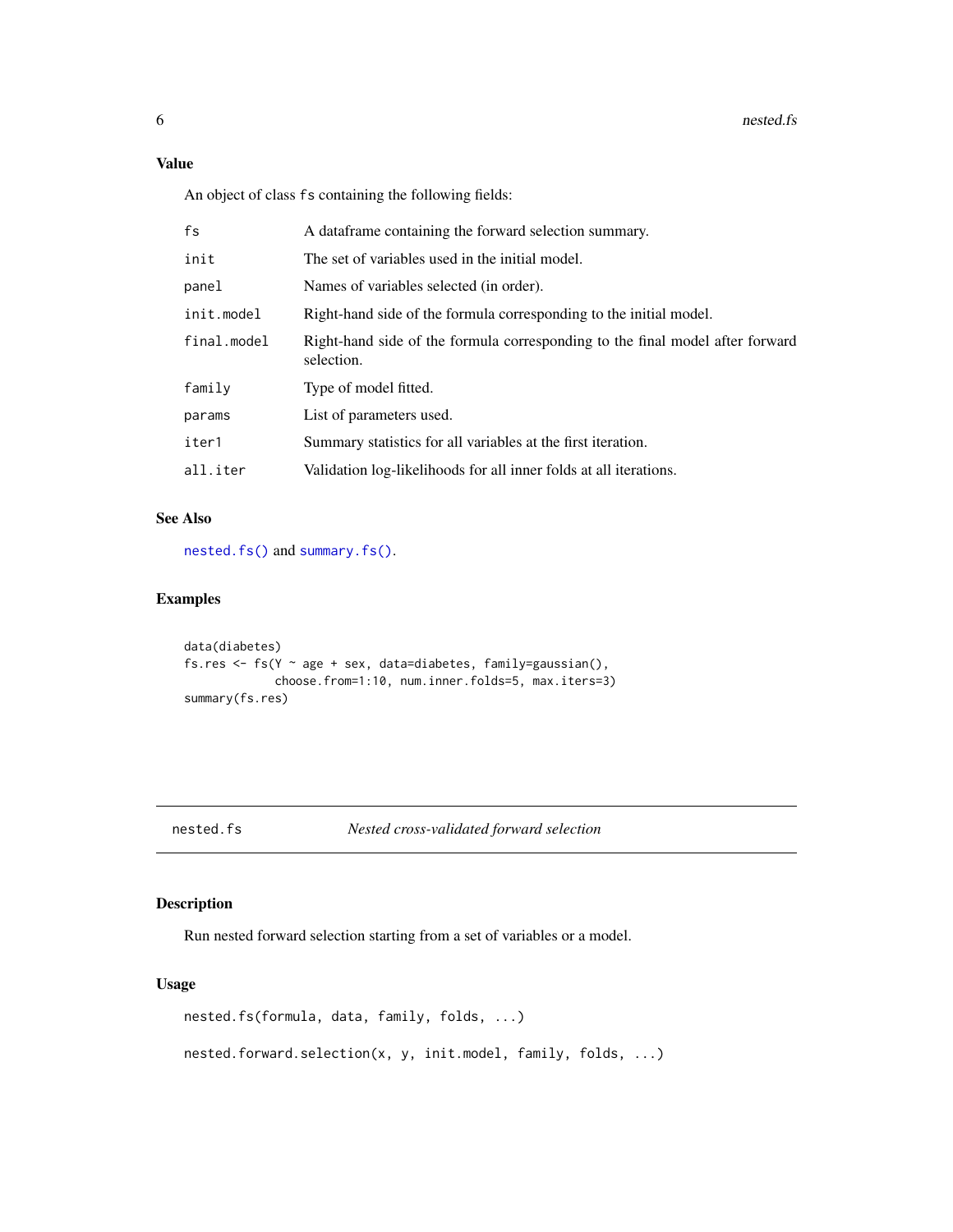#### <span id="page-6-0"></span>nested.fs 7

#### Arguments

| formula      | An object of class formula (or one that can be coerced to that class) that de-<br>scribes the baseline model to be fitted.                                                                         |
|--------------|----------------------------------------------------------------------------------------------------------------------------------------------------------------------------------------------------|
| data         | Data frame or matrix containing outcome variable and predictors.                                                                                                                                   |
| family       | Type of model fitted: either gaussian () for linear regression or binomial () for<br>logistic regression. This can be specified also as a function name (gaussian) or<br>as a string ("gaussian"). |
| folds        | List of cross-validation folds, where each element contains the indices of the<br>observations to be withdrawn in that fold.                                                                       |
| $\cdots$     | Arguments to $fs()$ .                                                                                                                                                                              |
| $\mathsf{x}$ | Dataframe of predictors: this should include all variables in the initial set and<br>the variables that are allowed to enter the selected panel.                                                   |
| У            | Outcome variable. If family=binomial, it can only contain two classes of val-<br>ues that can be coerced to 0-1.                                                                                   |
| init.model   | Either a formula or a vector of names of the initial set of variables that define<br>the model from which the forward selection should start.                                                      |

#### Details

This function allows to obtain an unbiased estimate of the performance of the selected panels on withdrawn data by running forward selection on a predetermined set of folds.

nested.forward.selection provides the legacy interface used up to version 0.9.2. It is considered discontinued, and in the future it will be deprecated and eventually removed.

#### Value

An object of class nestfs of length equal to length(folds), where each element is an object of class fs containing the following additional fields:

| fit      | Predicted values for the withdrawn observations.         |
|----------|----------------------------------------------------------|
| obs      | Observed values for the withdrawn observations.          |
| test.idx | Indices of the the withdrawn observations for this fold. |
| model    | Summary of the model built using the selected panel.     |

#### See Also

[fs\(\)](#page-3-1), [summary.nestfs\(\)](#page-10-1) and [nested.performance\(\)](#page-8-1).

#### Examples

```
data(diabetes)
folds <- create.folds(2, nrow(diabetes), seed=1)
nestfs.res \leq nested.fs(Y \sim age + sex, diabetes, gaussian(), folds,
                        choose.from=1:10, num.inner.folds=5, max.iters=3)
summary(nestfs.res)
```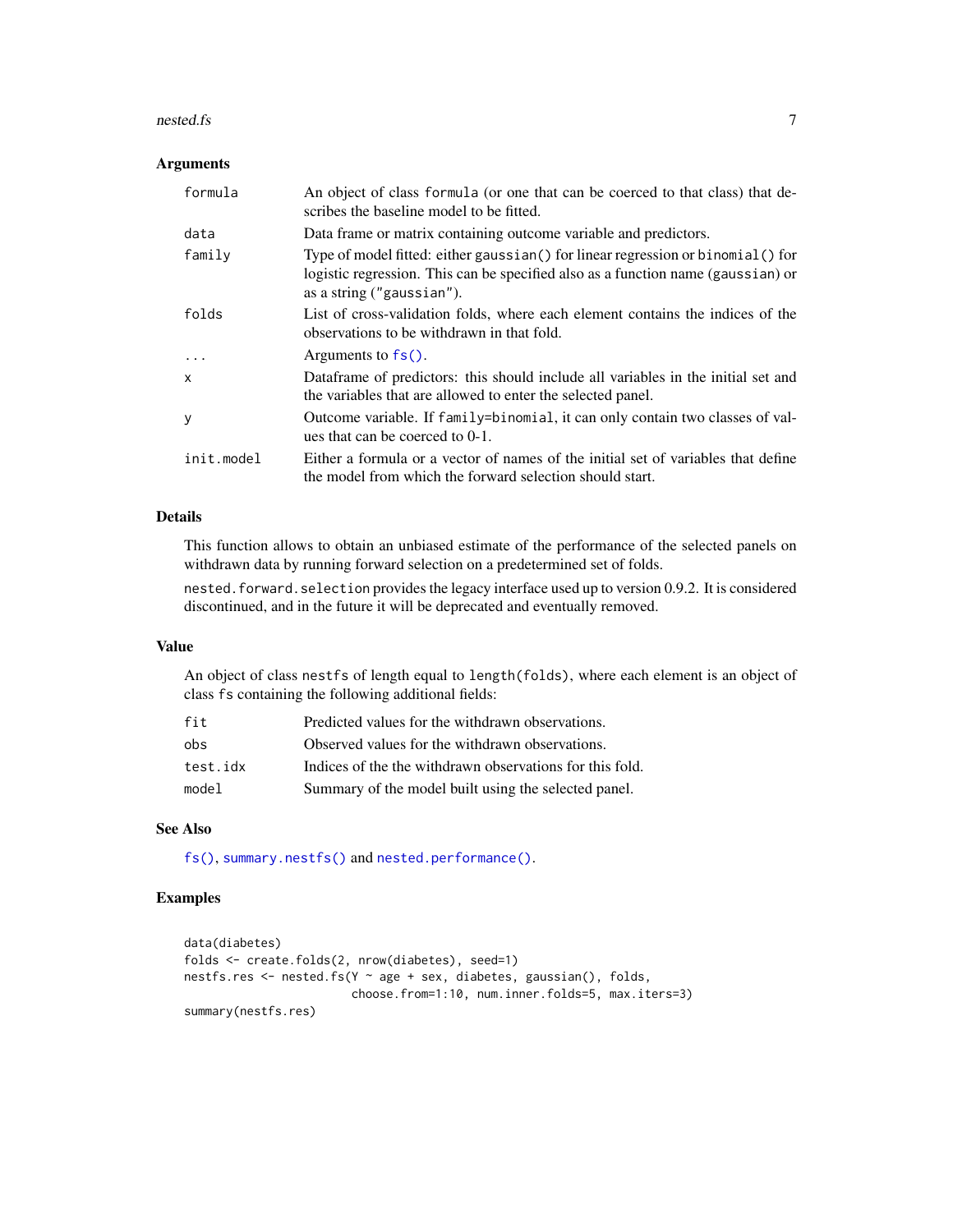<span id="page-7-1"></span><span id="page-7-0"></span>

Run linear or logistic regression on a set of cross-validation folds.

#### Usage

```
nested.glm(formula, data, family, folds, store.glm = FALSE)
```
#### Arguments

| formula   | An object of class formula (or one that can be coerced to that class) that de-<br>scribes the baseline model to be fitted.                                                                       |
|-----------|--------------------------------------------------------------------------------------------------------------------------------------------------------------------------------------------------|
| data      | Data frame or matrix containing outcome variable and predictors.                                                                                                                                 |
| family    | Type of model fitted: either gaussian() for linear regression or binomial() for<br>logistic regression. This can be specified also as a function name (gaussian) or<br>as a string ("gaussian"). |
| folds     | List of cross-validation folds, where each element contains the indices of the<br>observations to be withdrawn in that fold.                                                                     |
| store.glm | Whether the object produced by glm should be stored (default: FALSE).                                                                                                                            |

#### Details

This can be used to establish a baseline model, often built only on the initial set of covariates.

#### Value

An object of class nestglm of length equal to length(folds), where each entry contains the following fields:

| summary  | Summary of the coefficients of the model fitted on the training observations. |
|----------|-------------------------------------------------------------------------------|
| family   | Type of model fitted.                                                         |
| fit      | Predicted values for the withdrawn observations.                              |
| obs      | Observed values for the withdrawn observations.                               |
| test.llk | Test log-likelihood.                                                          |
| test.idx | Indices of the the withdrawn observations for this fold.                      |
| regr     | Object created by glm (only if store.glm=TRUE).                               |

#### See Also

[nested.performance\(\)](#page-8-1).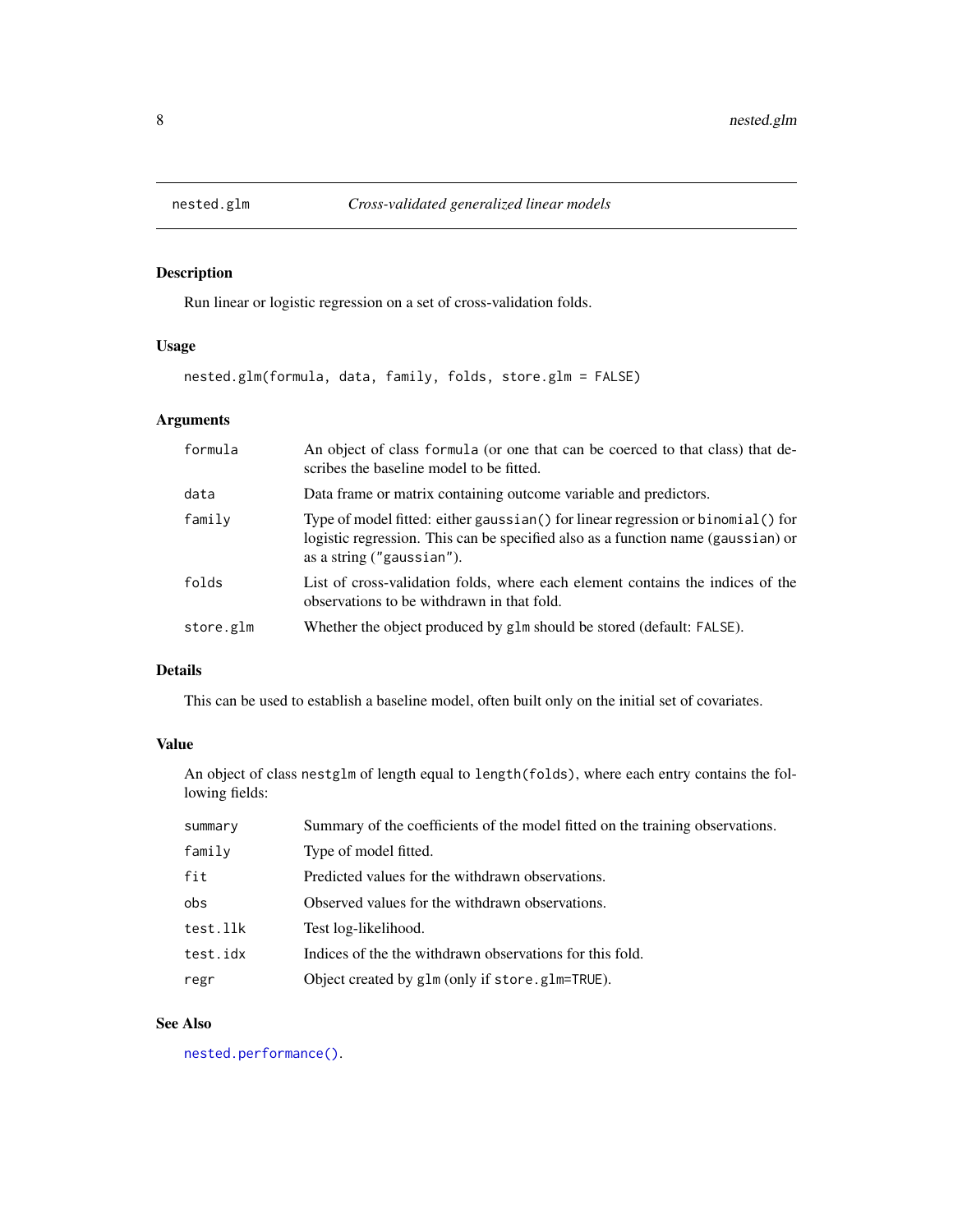#### <span id="page-8-0"></span>nested.performance 9

#### Examples

```
data(diabetes)
folds <- create.folds(10, nrow(diabetes), seed=1)
res <- nested.glm(Y ~ age + sex + bmi + map, diabetes, gaussian(), folds)
```
<span id="page-8-1"></span>nested.performance *Compute cross-validated performance*

#### Description

Compute an unbiased estimate of the performance of a given model or forward selected panel using the results obtained on the cross-validation folds.

#### Usage

```
nested.performance(x)
```

```
## S3 method for class 'nestperf'
print(x, digits = max(3, getOption("digits") - 3),...)
```
#### Arguments

|                         | An object of class nest fs or nestglm.                                          |
|-------------------------|---------------------------------------------------------------------------------|
| digits                  | Number of significant figures to print.                                         |
| $\cdot$ $\cdot$ $\cdot$ | Further arguments passed to or from other methods. These are currently ignored. |

#### Value

An object of class nestperf containing the following fields:

| observed    | Vector of observed values from all folds.                                                                                             |
|-------------|---------------------------------------------------------------------------------------------------------------------------------------|
| predicted   | Vector of predicted values from all folds.                                                                                            |
| performance | A performance measure: the area under the curve $(AUC)$ if family="binomial",<br>or the correlation coefficient if family="gaussian". |

#### See Also

[nested.fs\(\)](#page-5-1) and [nested.glm\(\)](#page-7-1).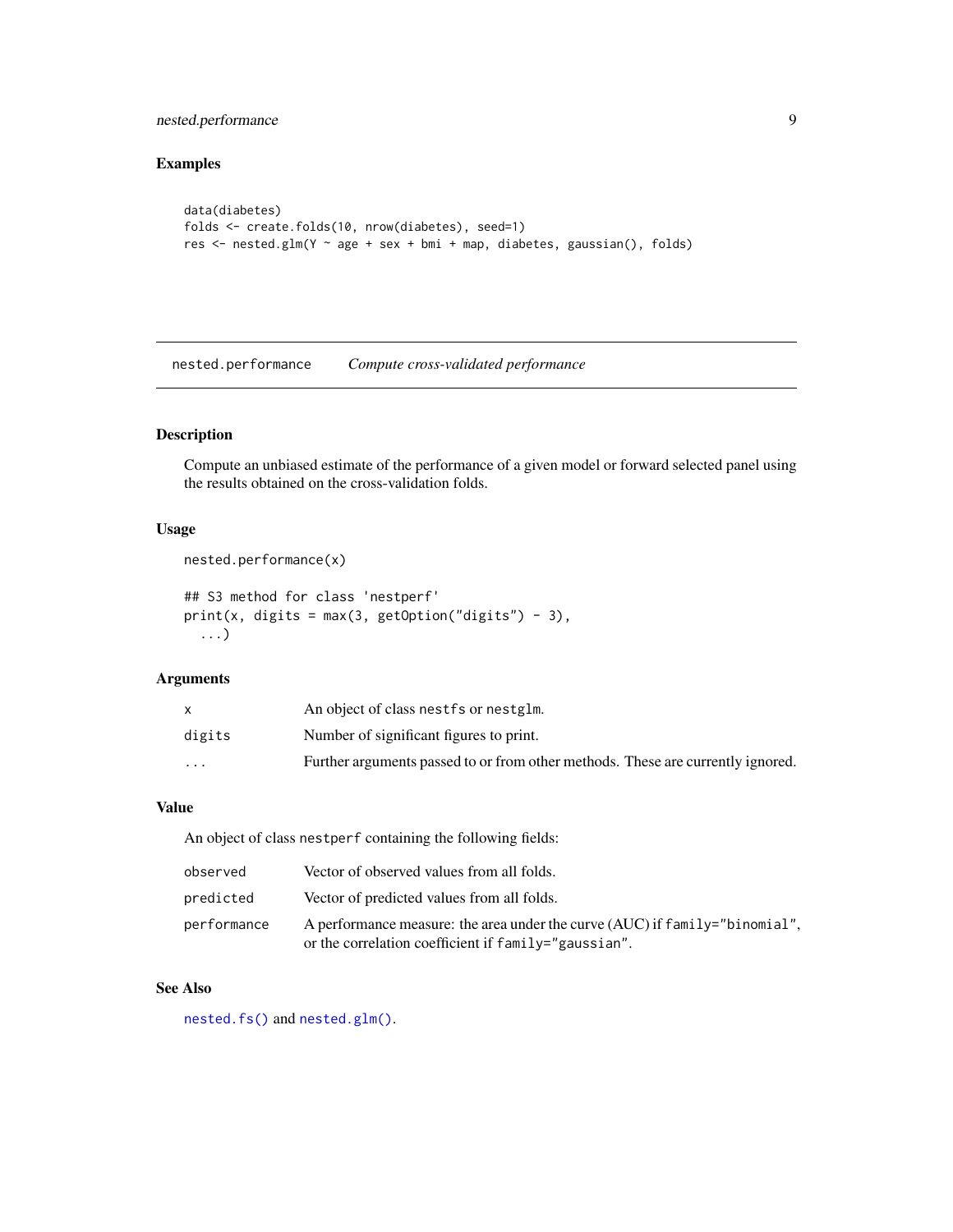<span id="page-9-1"></span><span id="page-9-0"></span>

Report summary statistics from a single run of forward selection.

#### Usage

```
## S3 method for class 'fs'
summary(object, ...)
## S3 method for class 'fs'
print(x, \ldots)
```
#### Arguments

| object.x                | An object of class fs.                                                          |
|-------------------------|---------------------------------------------------------------------------------|
| $\cdot$ $\cdot$ $\cdot$ | Further arguments passed to or from other methods. These are currently ignored. |

#### Value

A dataframe with the following columns:

| vars  | Variables in the initial model followed by variables selected.                                              |
|-------|-------------------------------------------------------------------------------------------------------------|
| fdr   | False discovery rate, corresponding to the paired test p-values computed when<br>the variable was selected. |
| llks  | Validation log-likelihoods.                                                                                 |
| diffs | Differences in validation log-likelihoods.                                                                  |
| iter  | Iteration when the variable was selected.                                                                   |

#### Note

A function of name "getfullname" to match variable names to full names is searched on the current workspace, and if found full names are included in the summary dataframe.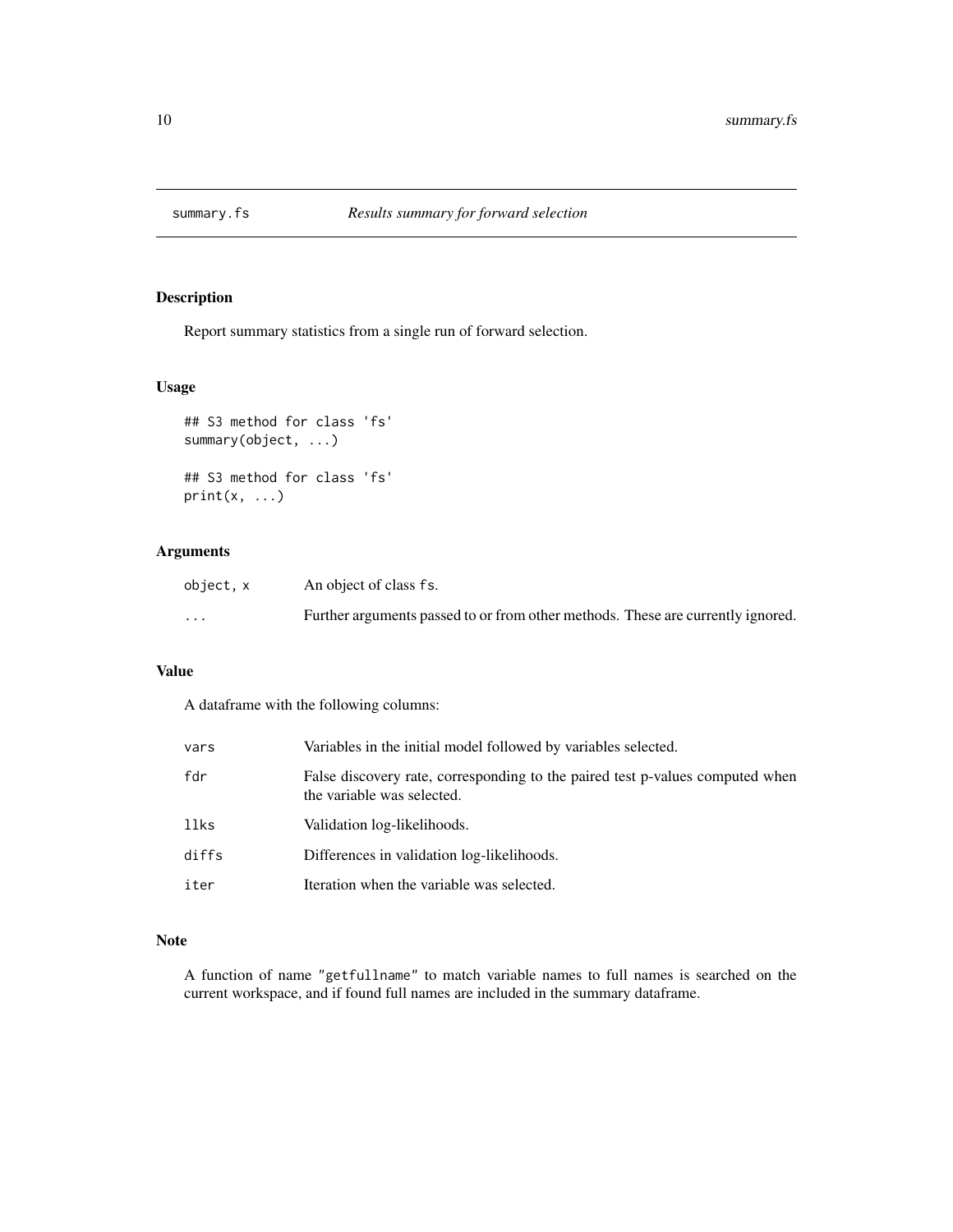<span id="page-10-1"></span><span id="page-10-0"></span>

Report summary statistics from a run of nested forward selection across the outer folds.

#### Usage

```
## S3 method for class 'nestfs'
summary(object, iter1 = FALSE, ...)
## S3 method for class 'nestfs'
print(x, \ldots)
```
#### Arguments

| object, x               | An object of class nest fs.                                                                                                                               |
|-------------------------|-----------------------------------------------------------------------------------------------------------------------------------------------------------|
| iter1                   | Whether the summary should be over all variables at the first iteration: this can<br>be interpreted as a cross-validated univariate test for association. |
| $\cdot$ $\cdot$ $\cdot$ | Further arguments passed to or from other methods. These are currently ignored.                                                                           |

#### Value

A dataframe with the following columns:

| vars          | Variables selected.                                         |
|---------------|-------------------------------------------------------------|
| percent       | Percentage of folds in which the variable was selected.     |
| coef          | Median coefficient for the variable.                        |
| coefIQR       | Inter-quartile range for the variable coefficient.          |
| rank          | Median iteration in which the variable was selected.        |
| rankIOR       | Inter-quartile range for rank of the variable.              |
| diffLogLik    | Median difference in log-likelihoods.                       |
| diffLogLikIQR | Inter-quartile range for the difference in log-likelihoods. |

#### Note

A function of name "getfullname" to match variable names to full names is searched on the current workspace, and if found full names are included in the summary dataframe.